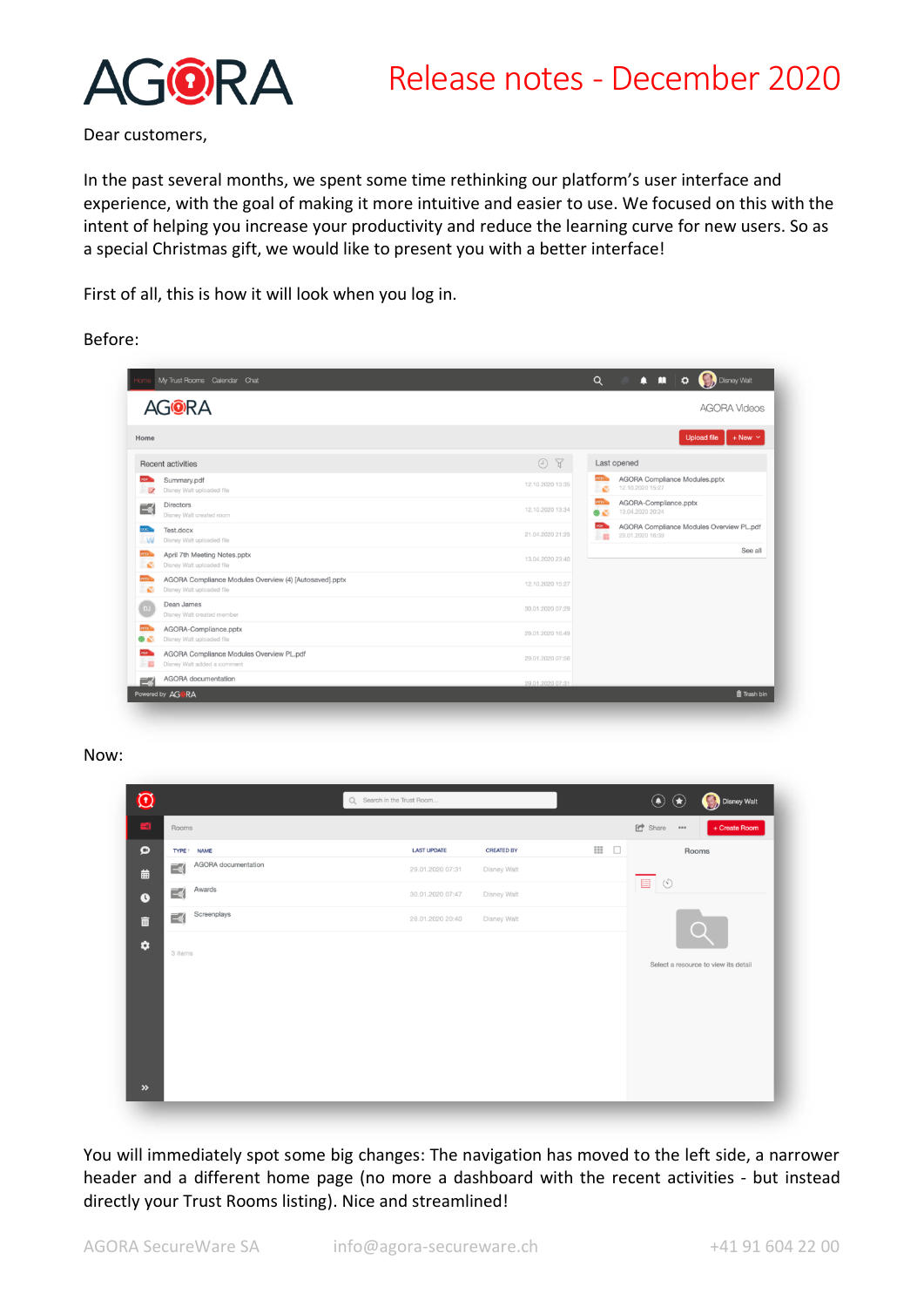

Let's walk through some of the primary (more noticeable) changes we've introduced.

### New navigation

The navigation has been moved to the LEFT. Usually it is displayed collapsed, but you can easily expand it (including roll-overs, to help you along). This feature also gives you a better visibility into your Trust Room structure.

#### **Navigation collapsed Navigation expanded**



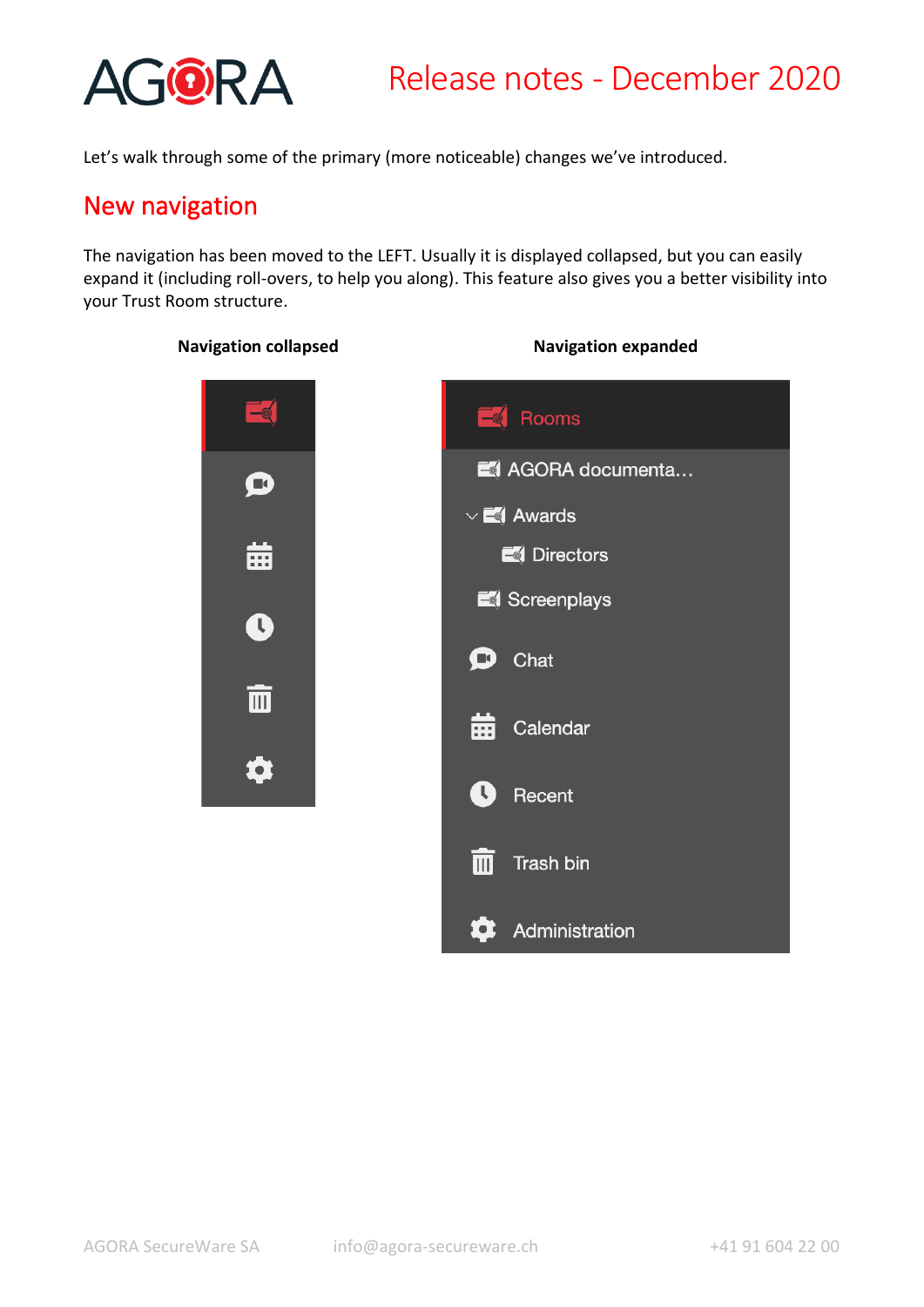

## New home page

The Rooms listing, is now displayed as the new home page, since this is the de-facto heart and main section of the platform.

In order to see the recent activities in your Trust Room, you can open the **Recent** page from the left navigation. There you will also have access to the list of files you last opened.

The list of what you have to do (Files to approve or sign, tasks, file requests, etc.) can now be viewed from any page, by clicking on the **Alerts** (bell) icon on the top.

| Search in the Trust Room                                               |                        |
|------------------------------------------------------------------------|------------------------|
| <b>Alerts</b>                                                          | х                      |
| $\Omega$<br>Search                                                     | া≣                     |
| PDF<br>Contract.pdf                                                    | <b>TO APPROVE</b><br>┻ |
| Todo<br>Completed - New request - Deadline: 09.0                       |                        |
| Prepare budget 2021<br>4. Open                                         |                        |
| Review last month results<br>4. Open - New task - Deadline: 24.07.2020 |                        |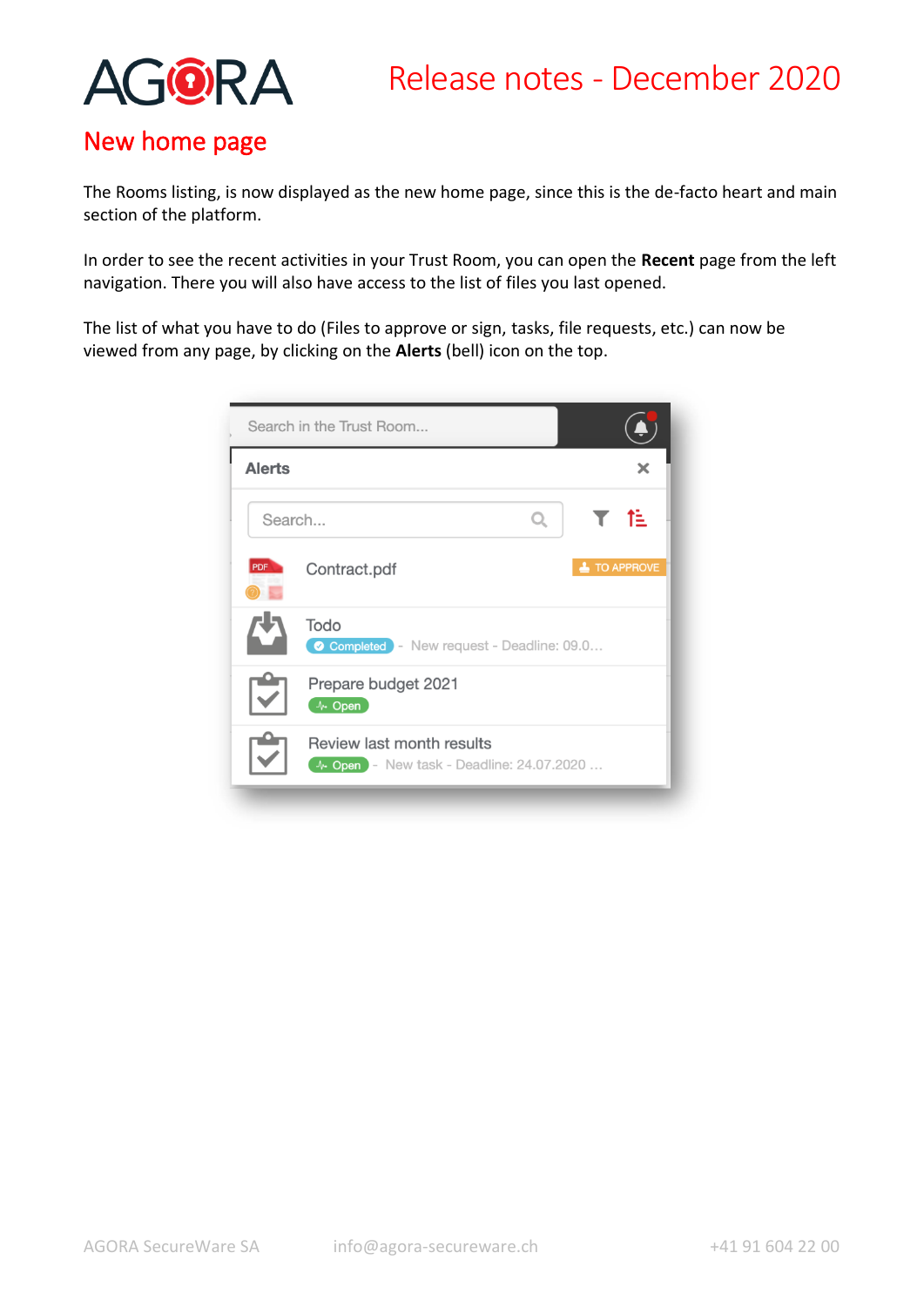# Release notes - December 2020



## Share

Sharing a resource (File, Folder, Trust Room, etc.) is a principal purpose of the platform. This share functionality is for both Internal Users being granted access, as well as occasional external trusted guests or third parties. Until now, this function was split into two different actions: you had to use "Set permissions" for defining the permissions among defined users and groups, and "Grant guest access" for granting ad-hoc access to external guests.

We have simplified and merged these actions into one single "**Share**" function, which will give you the possibility to perform both sharing to either internal users or external guests.

| Users / Groups A                | Permissions   |              |   |
|---------------------------------|---------------|--------------|---|
| <b>Community Managers</b>       | Owner         | $\checkmark$ | × |
| Every member                    | <b>Viewer</b> | $\checkmark$ | × |
| Type the name of the user/group |               |              |   |
|                                 |               |              |   |

By using "**Add existing users/groups**" you can select the users/groups already defined in your Trust Room that you would like to authorize access to the resource. Users/Groups which have already access to the hierarchy of this resource (for example, whom can see the Room where this file is saved) are written in black. In grey are instead displayed Users/Groups without this access.

|    | Add existing users/groups<br>$\checkmark$ |
|----|-------------------------------------------|
|    | Type the name of the user/group           |
|    | Actors                                    |
| ΩŢ | Actresses                                 |
| CE | Bergman Ingrid                            |
| 图  | Bogart Humphrey                           |
|    | Dean James                                |
| g, | <b>Disney Walt</b>                        |
| 9  | Gable Clark                               |
| O  | Taylor Elizabeth                          |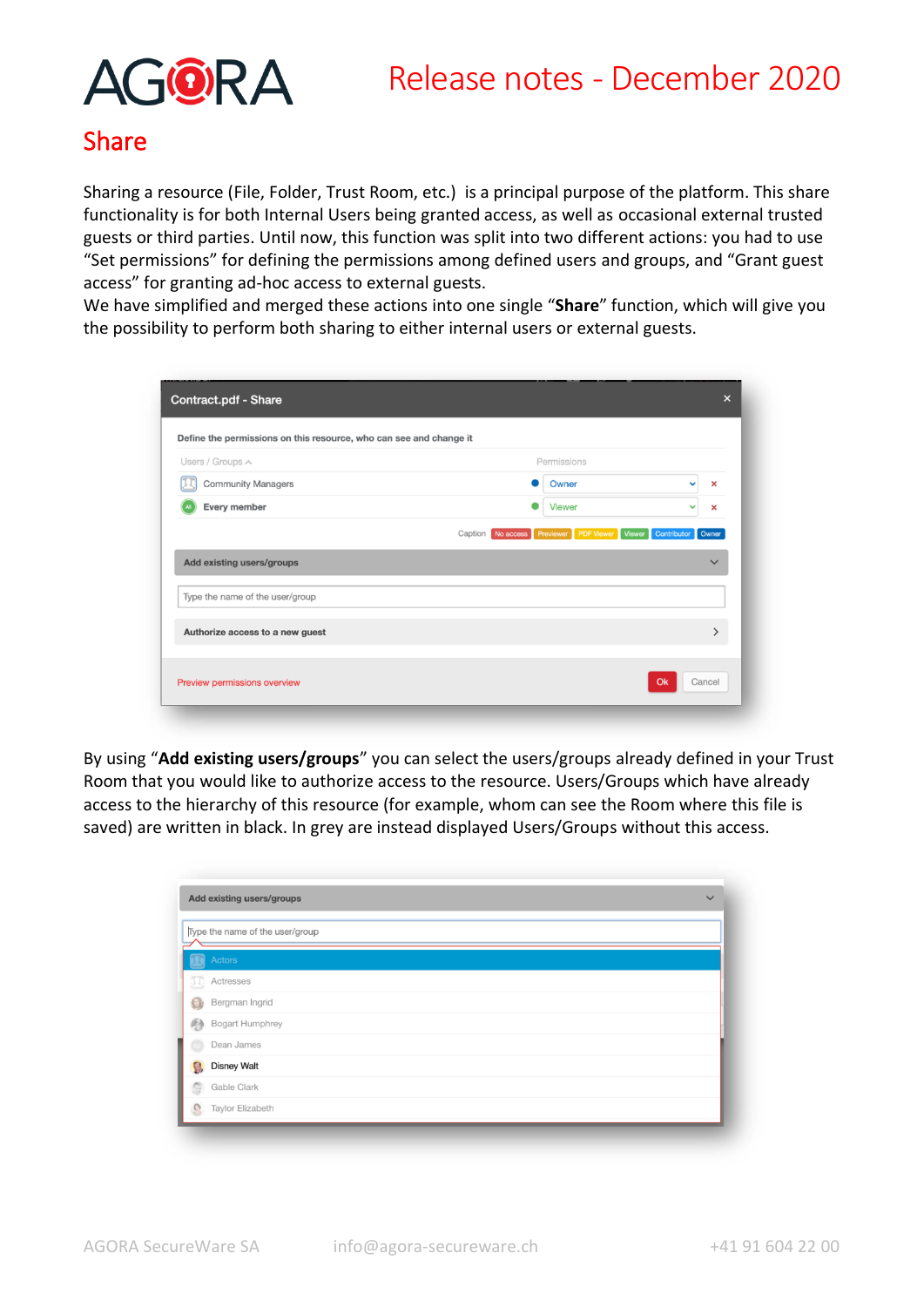

## Release notes - December 2020

In the "**Authorize access to a new guest**" section, you can grant access to your resource for an external person (guest). To accomplish this, simply enter their email address, and optionally setup a 2-factor authentication and the desired access period. Once the guest account is added you will have to assign him/her the desired permission level on the resource.

| * Email       | john.smith@gmail.com |                                                            |                      | ☑ |  |
|---------------|----------------------|------------------------------------------------------------|----------------------|---|--|
|               |                      | Authentication Password only - Add 2-factor authentication |                      |   |  |
| Access period | 1 day<br>12 hours    | Custom<br>1 week<br>1 month                                | $\Box$ Only one time |   |  |
|               |                      | $2 +$ Add guest                                            |                      |   |  |

## List selection / Item preview

The handling of lists is now easier. You can select an element with just a click and see, in the right lateral bar, its detail (including the preview for files).

More items can be selected holding Ctrl+Click (or Cmd+Click on Mac) and ranges with Shift+Click.

| 1 item selected                                           |                    |                    | C Download L Copy + Move m Move to trash X Cancel |             |                       |                                        |  |
|-----------------------------------------------------------|--------------------|--------------------|---------------------------------------------------|-------------|-----------------------|----------------------------------------|--|
| TYPE 1 NAME                                               | <b>LAST UPDATE</b> | <b>CREATED BY</b>  |                                                   | ₩<br>$\Box$ |                       |                                        |  |
| Directors<br>₹                                            | 12.10.2020 13:34   | Disney Walt        |                                                   |             |                       |                                        |  |
| <b>JPEC</b><br>Golden Globe.jpeg<br>$\geq$<br>4.1 kB      | 28.01.2020 20:44   | <b>Disney Walt</b> |                                                   | Z           |                       |                                        |  |
| <b>JPEC</b><br>MTV Movie.jpeg<br>$\mathbb{R}^n$<br>8.4 kB | 28.01.2020 20:44   | Disney Walt        |                                                   |             |                       | Golden Globe Awards.jpeg<br>4.1 kB     |  |
| Oscar.png<br>63.2 kB                                      | 28.01.2020 20:45   | Disney Walt        |                                                   |             | Created by<br>Updated | <b>Disney Walt</b><br>28.01.2020 20:44 |  |
|                                                           |                    |                    |                                                   |             | Created               | 28.01.2020 20:44                       |  |
| 4 items                                                   |                    |                    |                                                   |             |                       |                                        |  |